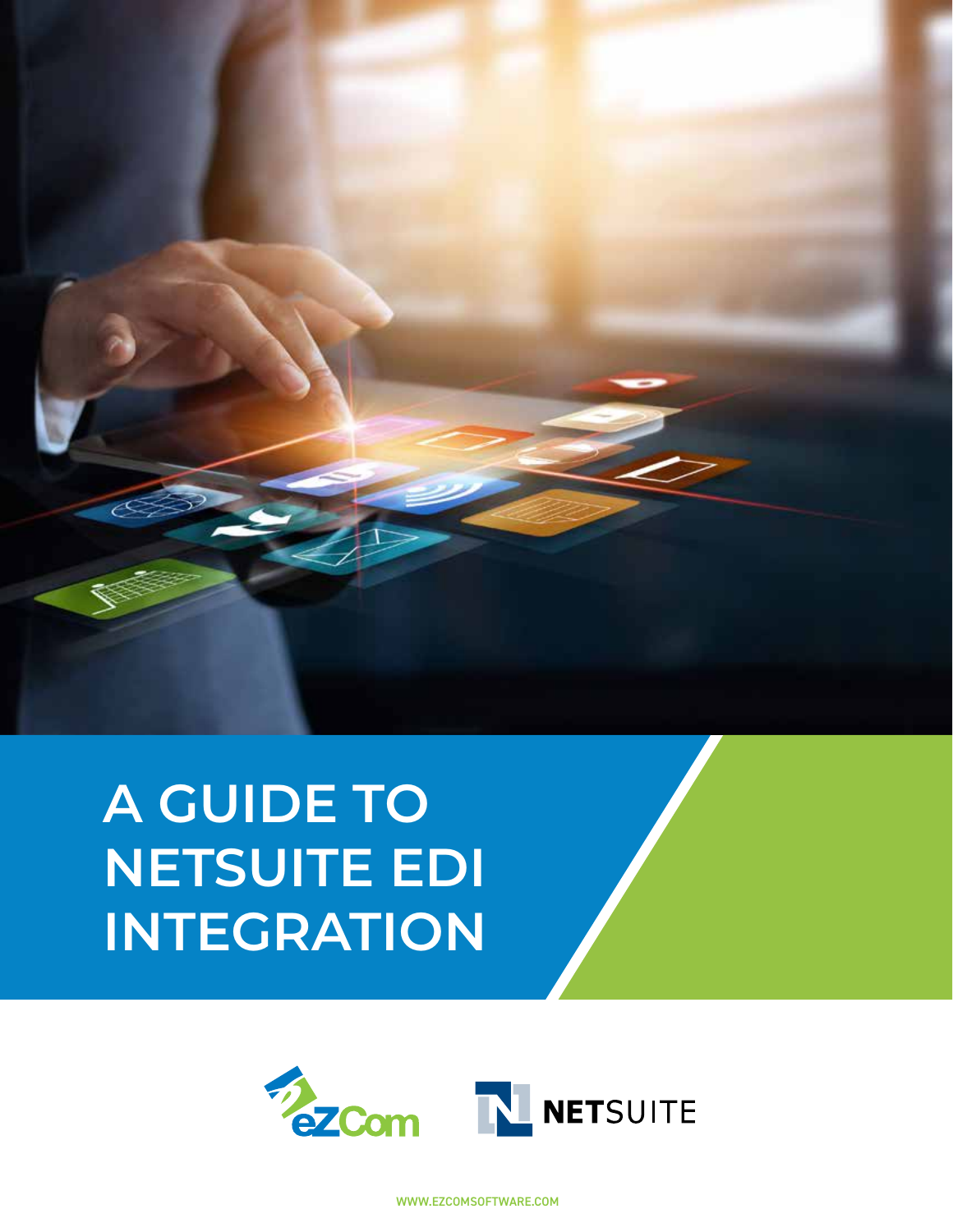### **INTRODUCTION**

If your company operates on NetSuite, you want to utilize it to process as much data as possible. It's a powerful ERP platform — centralizing all business-critical information will optimize efficiency and deliver a greater return on your investment.

Integrating NetSuite with EDI order management can help make your supply chain seamless. When more components of your operation run through a single system, efficiencies are gained, mistakes are dramatically reduced, and you enjoy a solid return on your investment. A true integration partner will not only build a robust solution, they will continue working with you to optimize performance.

How will you make it happen without problems? When is the best time to do it? What kind of solution will work for your company? Do you really want to introduce another system in addition to NetSuite? (Good news: with the right integration, you can work exclusively in NetSuite or with software that is connected to NetSuite. It's up to you.)

If you have questions, you're not alone. The good news? Answers are right here.



Drop shipping, custom packing slips, directto-consumer orders — the standards of major trading partners grow more demanding as the retail landscape evolves. Brands are required to use EDI to increase speed and efficiency throughout the supply chain — a tailored NetSuite integration will reduce complexity and improve workflow.

Efficient, fast EDI is a true business advantage. When order data is merged seamlessly into the NetSuite system that powers your business, the edge it provides is even greater.

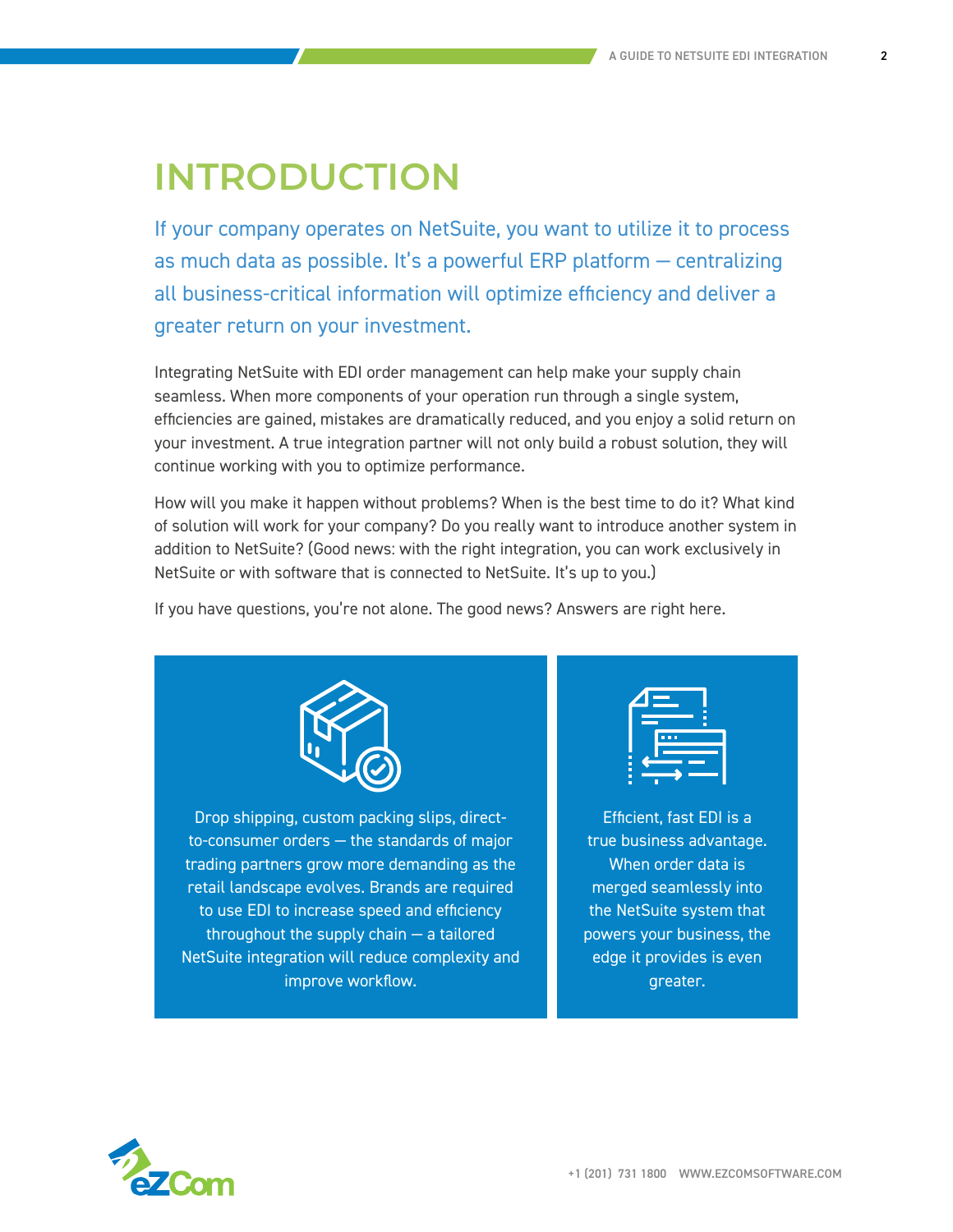A NetSuite integration has the potential to provide real benefits — more efficiency, fewer errors, hours of time saved. What's important is making sure you get the integration that is best for your company and your work flow. To make that happen, make sure you avoid these common pitfalls.

### **SEVEN COMMON NETSUITE INTEGRATION ISSUES**

#### **IT'S NOT TRULY CUSTOM**

1

2

3

4

5

6

7

Some out-of-the-box solutions may be advertised as custom or tailored to your needs. Make sure that's a legitimate claim. Ask about the Discovery Phase and how the integration team researches your current work flow. Your integration should let you work the way you want to work.

#### **IT'S BARE BONES WITH NO ROOM TO GROW.**

There's no meat on it. It handles EDI, but only the most basic documents. And it doesn't merge orders from other channels. As you grow and begin working with new trading partners, this becomes even more problematic.

#### **IT'S A BLACK BOX.**

Integration shouldn't mean you give up control. Was there a mistake on the ASN? Did that invoice go? For sure? Make sure your integration lets you see everything.

#### **THERE'S SUPPOSED TO BE SUPPORT. BUT IT'S NOT EXACTLY SUPPORTIVE.**

Not every EDI provider has the kind of support your business demands. Make sure the company handling your integration can also handle the questions you'll have.

#### **THE INTEGRATION WAS OUTSOURCED. ALONG WITH THE ACCOUNTABILITY.**

When a third-party vendor is the developer, you don't know who to hold responsible. Make sure the company you'll be working with is the company that builds it. After all, if your integration winds up running about as smoothly as a '73 Gremlin, you want to know who is going to fix it.

#### **YOUR PEOPLE ARE STILL DOING A LOT OF MANUAL DATA ENTRY.**

Maybe you don't think you're doing much of it. But just a few entries per day are costly. Add them up  $-$  every business day over the entire year  $-$  and the drain on time is extraordinary.

#### **OPEN MINDS AREN'T PART OF THE PROCESS.**

Your NetSuite integration partner should utilize best practice solutions but also bring fresh thinking to your project. A true partner will help you find ways to make the integration seamless and create new efficiencies in your supply chain.

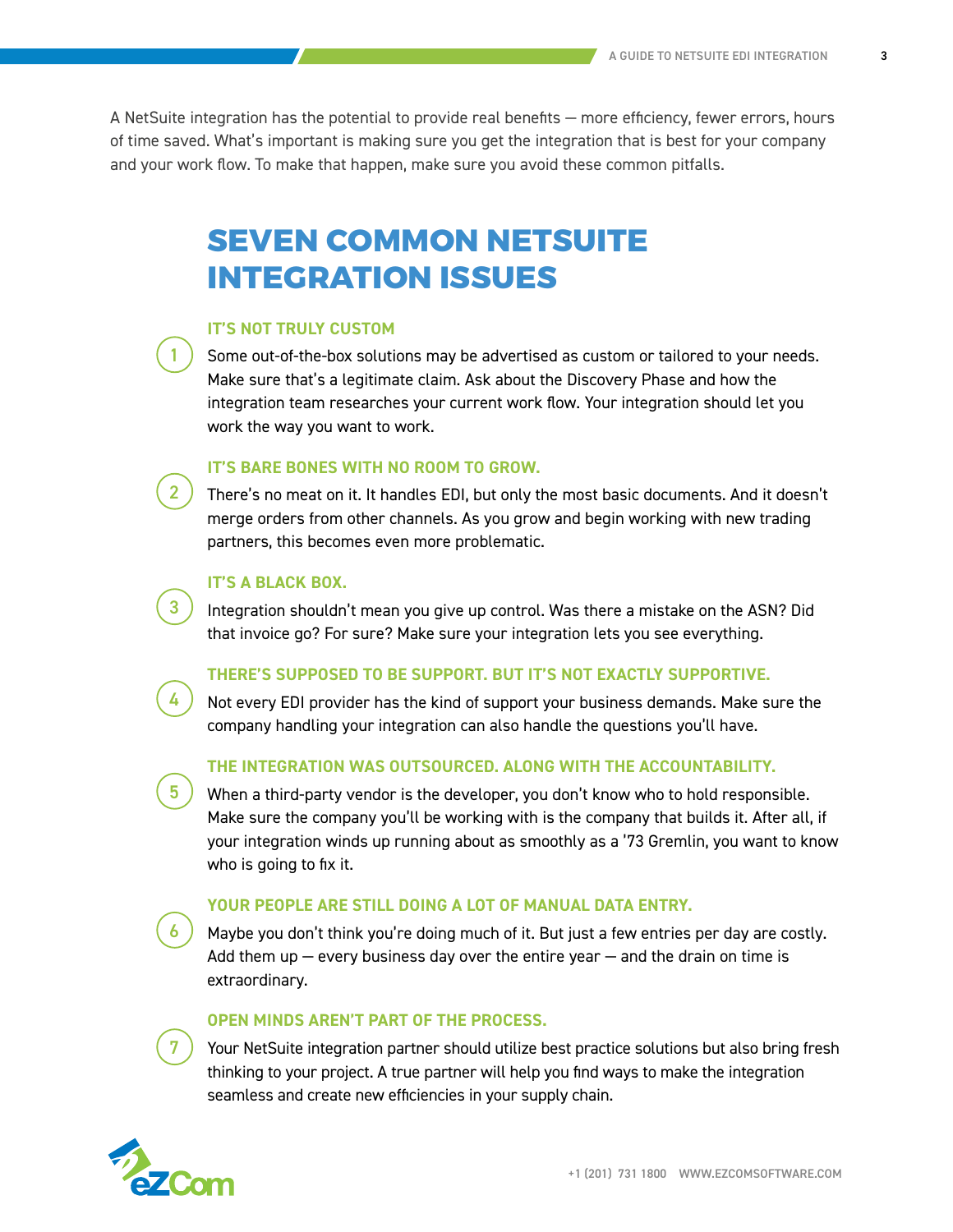### **WHAT SHOULD YOU EXPECT FROM AN EDI INTEGRATION?**

Let's start with the basics. Your integration should, at an absolute minimum, merge the most important EDI and eCommerce documents into NetSuite. Those documents are:



Invoice (EDI 810) **1 5 2 B Payment (EDI 820) <b>6** Inventory Sync (EDI 846) **3 7** Sales Order (EDI 850) **4 8**



Order Acknowledgement (EDI 855) Item Fulfillment (EDI 856) Order Change (EDI 860) Functional Acknowledgment (EDI 997)

It may seem obvious that if you're bringing all your orders into NetSuite, it needs to include these documents. But not every integration will — some are bare bones. You'll end up with some EDI capability within NetSuite but the scope will be limited and you will find yourself working outside of NetSuite or manually entering data more often than you expected.

Take concrete steps to avoid this. Early in the process, make sure there is clear communications about the breadth and depth of the integration. Ask which EDI documents can be merged, if others can be added easily in the future, and if your orders from other sales channels that don't require EDI can also be automatically synced into NetSuite. The integration process is a complicated one and the results will be far better if you and your integration team create clarity from the outset. Think of it like building a house — ask for the blueprints and pore over them first.

If the proposed integration includes only a few of the basic EDI documents, this should set off an alarm. Unless you have a business with very straightforward transactions, an integration with only the basic documents indicates that the company working on the integration is not fully versed in the process. Be wary — you may end up going through the integration and ending up with something that isn't satisfactory.

An important benefit of NetSuite is its flexibility. A thoughtful, custom integration lets you get the most out of your system and the substantial investment you have made in it.

NetSuite has powerful tools for analytics. You won't get the most value from them if your EDI and order management is not fully integrated.

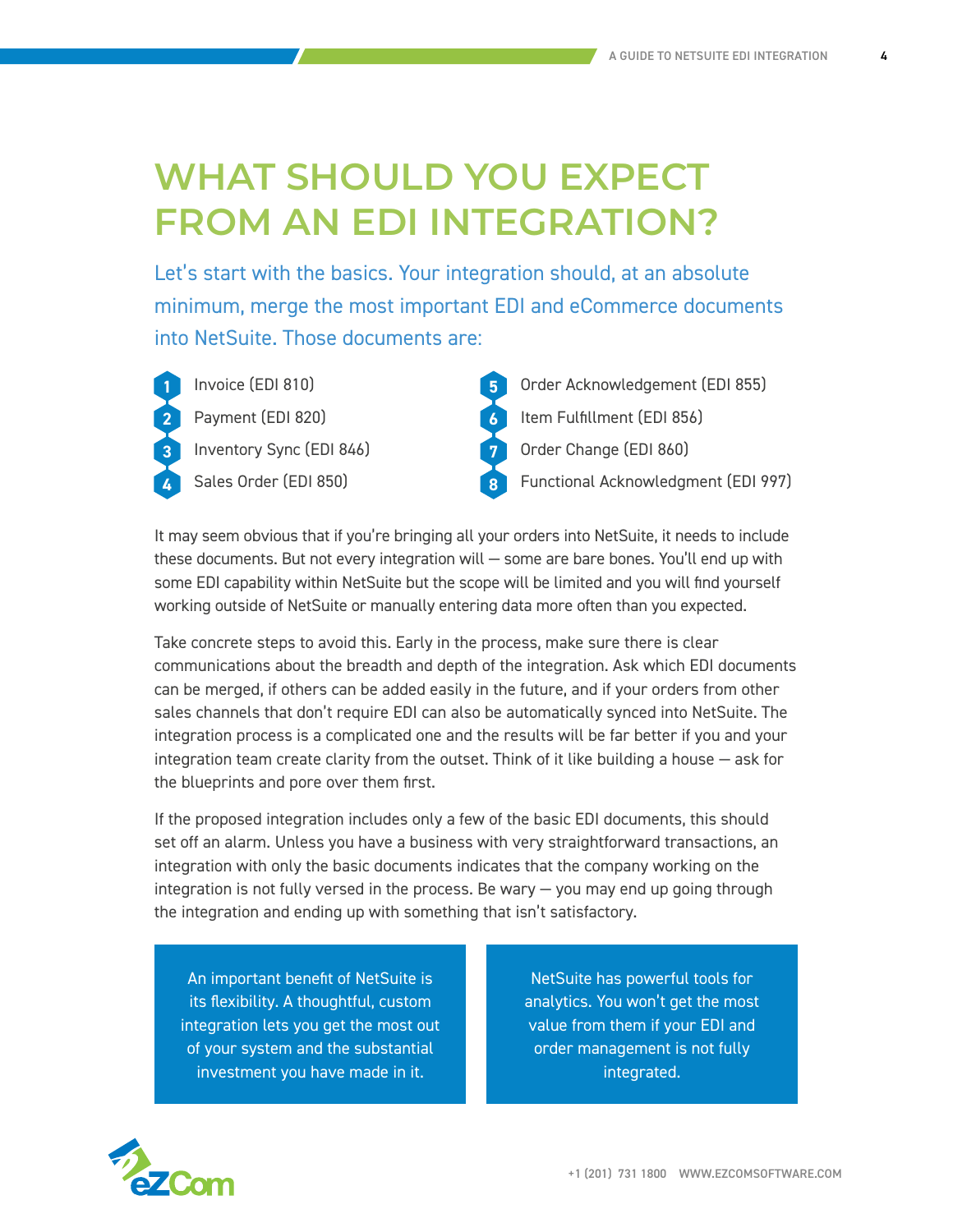### **WILL ORDERS FROM ONLINE MARKETPLACES AND ECOMMERCE STORES BE MERGED SEAMLESSLY?**



It's an omnichannel world out there. It's the rare brand that doesn't sell products online and for many, sales to Internet buyers drive growth. Are these transactions automatically merged into NetSuite post-integration?

The rewards of being an omnichannel seller are obvious — more outlets usually translate into more sales. It is also not without challenges. Are your orders from other channels that don't require EDI automatically synced in NetSuite? Is shipping being handled in the most efficient way possible? Are you able to see the history of an order easily?

When you're bringing in data from different channels, it's critical that it flows into your NetSuite system in the same format as other information. If you are working with a true integration partner, they will be well-versed in your unique integration requirements and, as a result, additional sales channels can be added easily. It's just a matter of plugging them in with the connections that make the data work with everything else you're already doing.

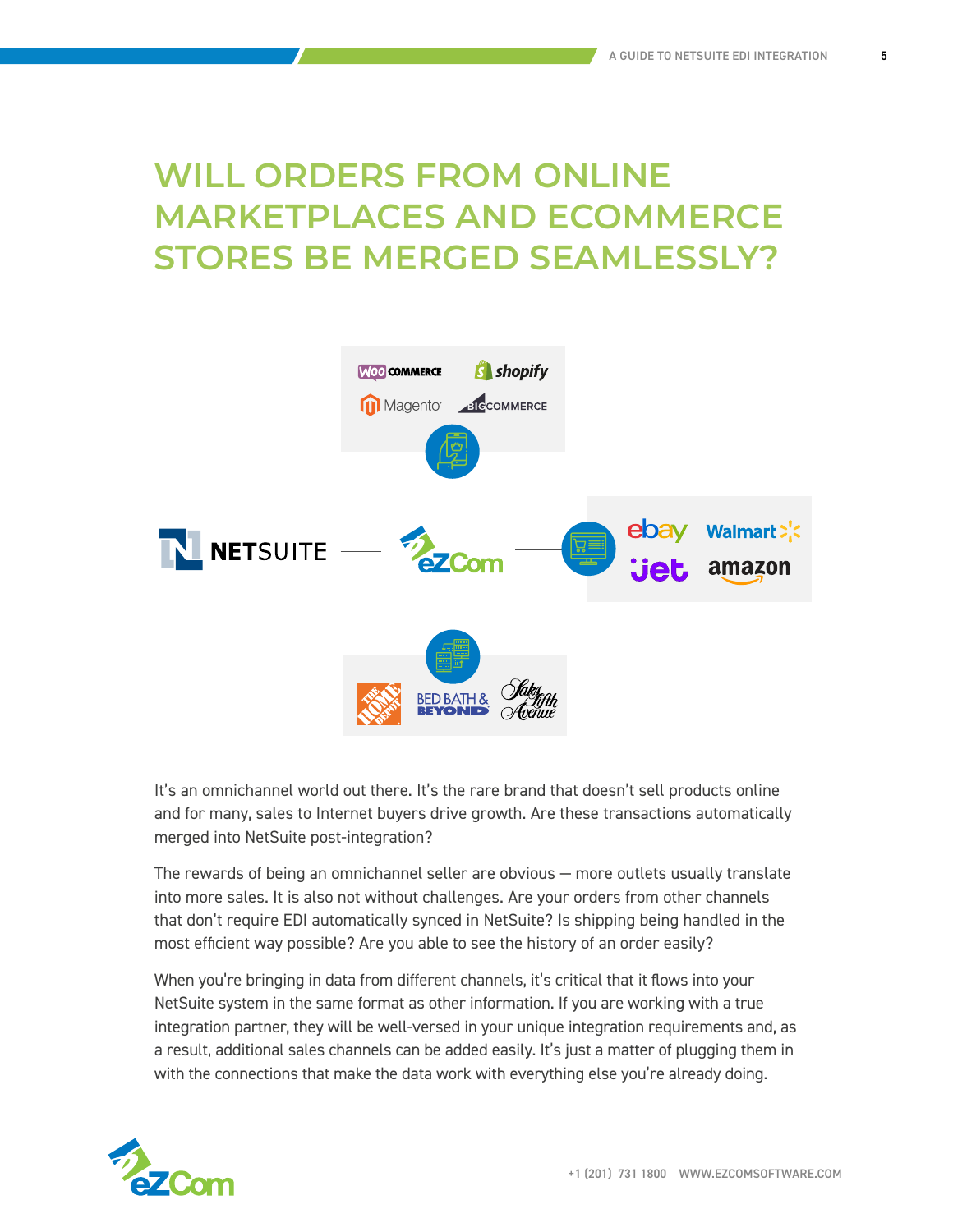### **WORK THE WAY YOU WANT TO WORK**

No two organizations are exactly alike. After all, companies sell different products, manage inventory differently, invoice differently, and ship differently. And that's just the start of it. Factor in legacy processes, different workforces, and company location — to name just a few — and it's obvious that a cookie-cutter integration won't work. An approach that may have worked for someone else won't produce optimal results for you.

When any company begins a NetSuite integration, a thorough investigation of work flow needs to occur. You and your team should not have to force an integration into NetSuite and adjust the way you work  $-$  the right integration is one that is designed around the needs of your company.

# **YOUR EDI REQUIREMENTS ARE UNIQUE. HANDLE THEM IN THE MOST COST-EFFECTIVE, EFFICIENT WAY.**

If you use NetSuite, you know that it's a powerful platform with extraordinary flexibility.

Since both you and trading partners have very specific EDI requirements, you may need to add new documents, records, and fields in your NetSuite system, and an integration can certainly make that happen. The challenge? It becomes expensive to develop and maintain. What's more, requirements will change or new customers will be added, making it complex and time-consuming to stay current.

An experienced integration partner, following initial research of your company and its processes, will offer solutions that are tailored but also cost-effective. Remember human hours aren't free. While many companies do want to work entirely in NetSuite, others will choose an integration that allows them to work within their system while seamlessly handling some very specific EDI requirements outside of it.

The bottom line is simple: an expert integration partner will make sure you can Work the Way You Want to Work. Here are a few examples of NetSuite integrations that were built to provide seamless workflow with minimal disruption.

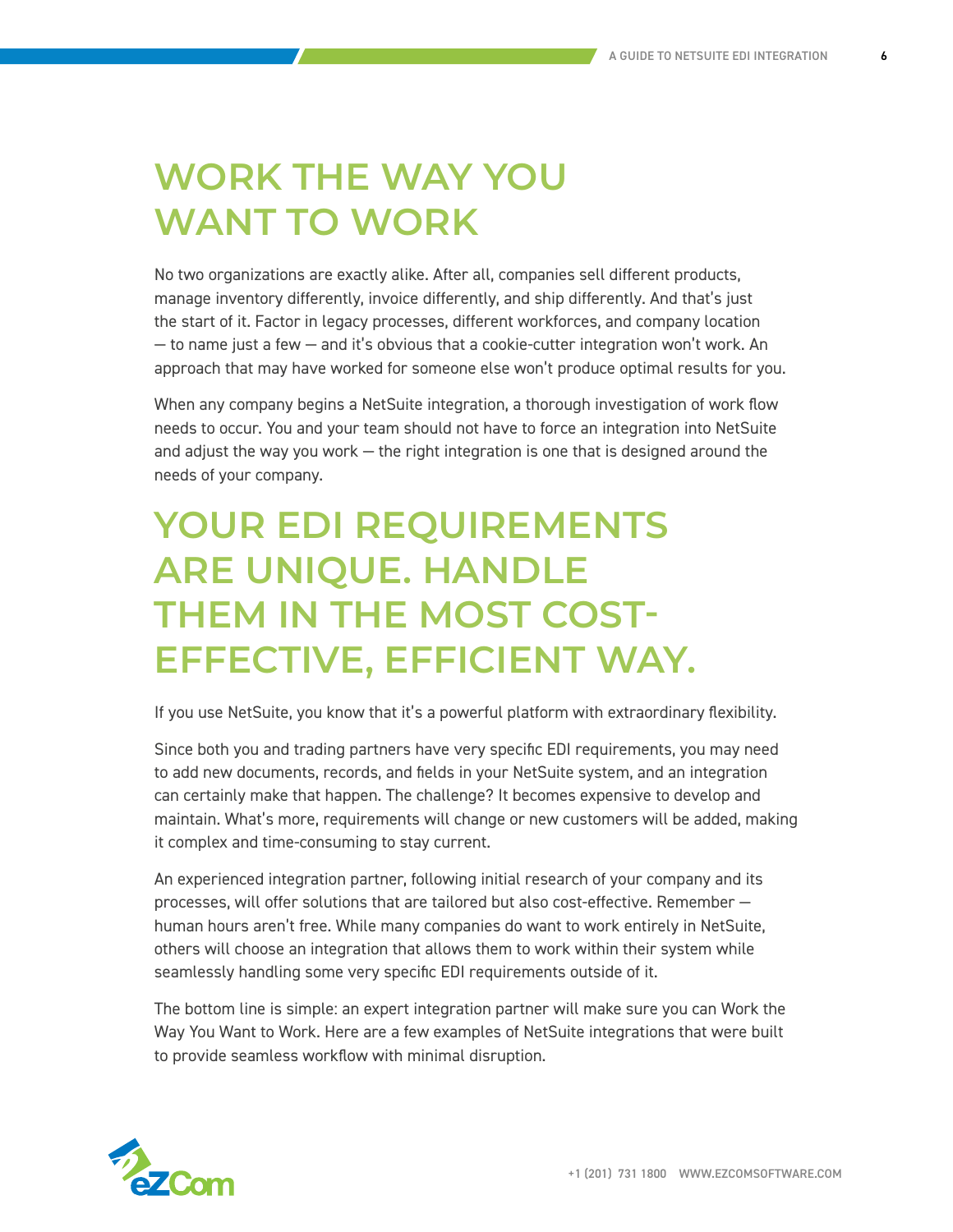# **COMPANY A**

#### Complex Organization has Multiple Sales Channels: Needs to Run Everything Through NetSuite



Company A wanted to merge all EDI and digital commerce data into the NetSuite system it was operating. Everything else in their business was running in NetSuite — it only made sense for EDI and orders from online channels to run through it as well.

Their business was complex and they were busy — they did not want to introduce a new application that could slow things down or force staff to learn a different way of operating. For them, the goal was clear: maximum NetSuite, zero anything else.

The Discovery Team studied their workflow, asking questions and determining preferences. They learned that Company A was also using NetSuite as its WMS, which meant it needed warehouse personnel to be able to log into NetSuite and retrieve documents.

Armed with the necessary information, the integration went like this.

Order is received (EDI 850 or an online order) in NetSuite. The warehouse is notified, packages the order, and ships it — all within NetSuite. The inventory is automatically synced.

At the same time, Lingo automatically pulls the ASN (EDI 856) or, if it's an online order, the tracking number. But that happens behind the scenes — nobody at Company A needs to log into Lingo or leave NetSuite to do it.

If it's an EDI transaction, an invoice is created in NetSuite, automatically and seamlessly pulled into Lingo, and then sent to the retailer. Again, nobody at Company A has been forced to work outside of NetSuite.

Lingo is hard at work the whole time, running validation checks and sending notifications if a document is not sent. But the people at Company A never have to leave NetSuite or log into Lingo.

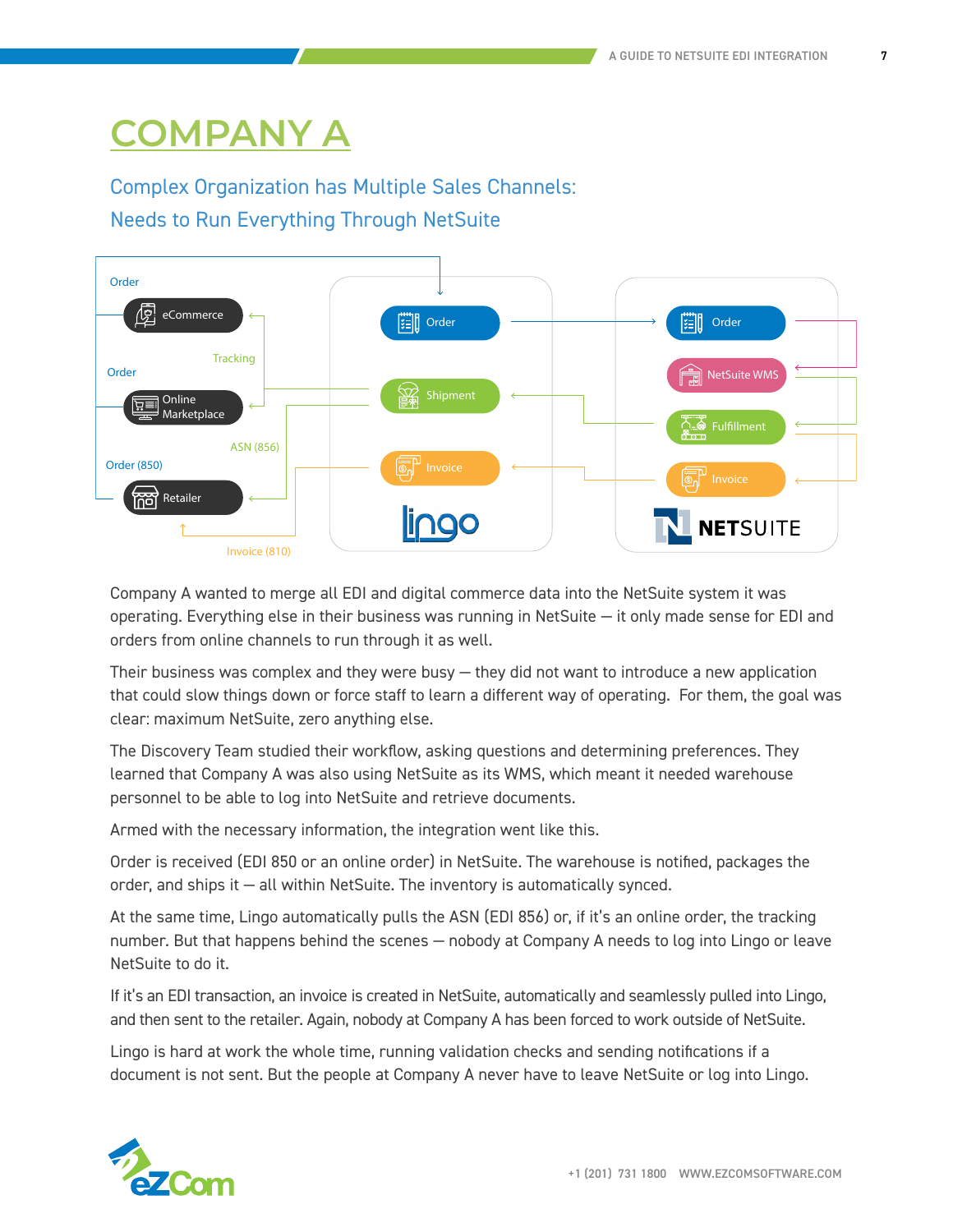### **COMPANY B**

#### All Data Merged into NetSuite with the Control Panel Used for Speed and Efficiency



Company B was NetSuite-centric but wanted to take advantage of the Shipping Connector that Lingo offers. It ships a lot of orders and being able to connect directly to FedEx and UPS would make that process far more efficient.

NetSuite remains at the heart of their system, and is the critical reporting tool — keeping track of inventory, receiving and verifying orders, confirming fulfillment. But the actual fulfillment is handled through the Lingo Control Panel. That adds speed — hundreds of documents can be processed at once and tracking numbers can be automatically updated. For Company B, this integration is the most efficient way to manage both EDI transactions and online orders. The people at Company B can still rely almost entirely on NetSuite, and only need to log into Lingo to create shipping labels.

There is another important advantage this integration provides. When the order is ready to ship, the warehouse logs into Lingo to fulfill it. Since they are in Lingo and not NetSuite, they don't have access to all your vital business information that resides in NetSuite. This means they can see everything they need and nothing they don't. For many, especially when working with a 3PL, it's a measure of added security.

If it's an online order, Lingo pushes the tracking number to NetSuite. If it's an EDI transaction, the ASN (856) will be merged into NetSuite. The Lingo validation checks will catch errors — any mistakes can be viewed and easily corrected within Lingo. Invoices are created in NetSuite — a process that can be automated with the ASN — before being pushed back into Lingo and sent to the retailer or the online buyer.

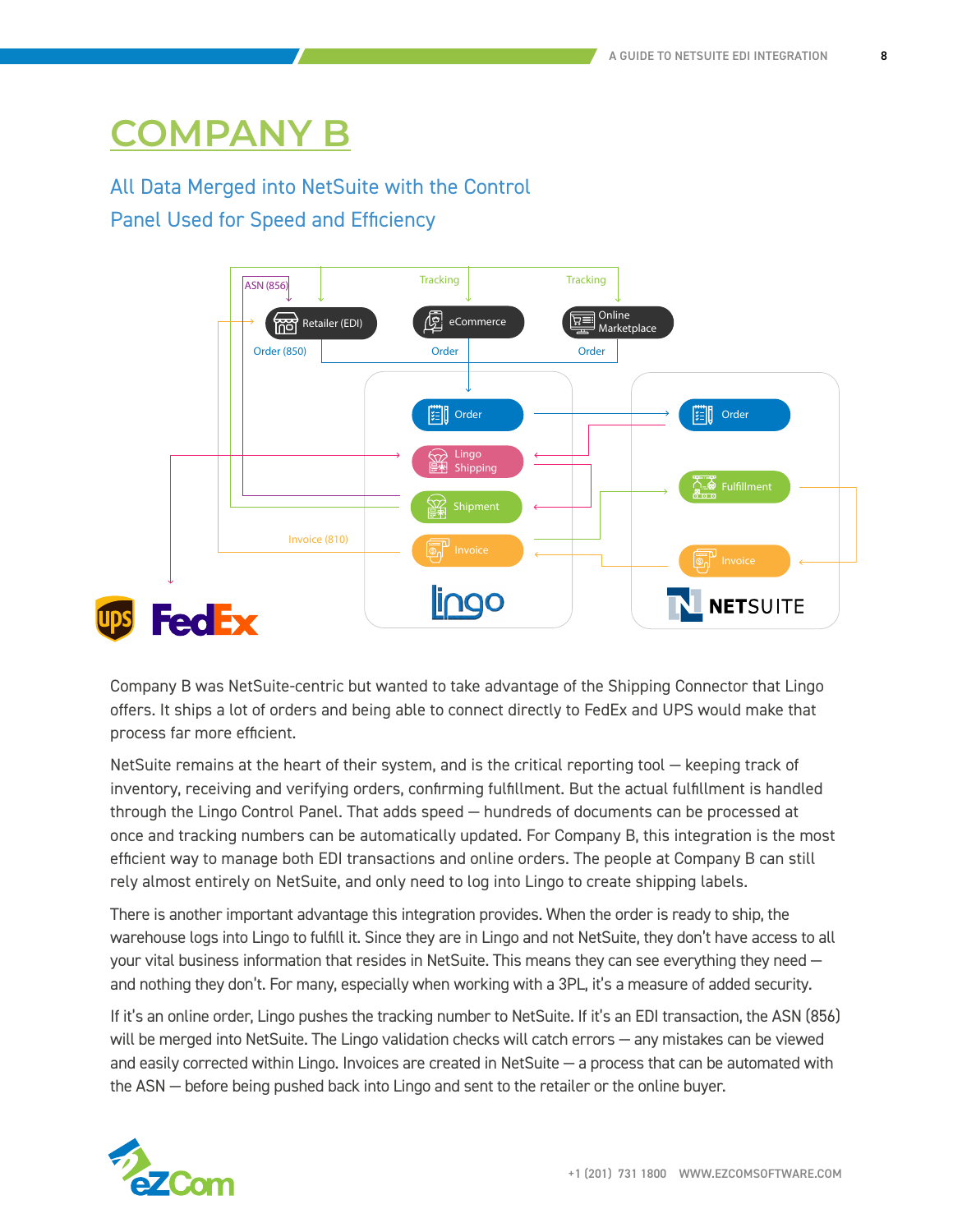# **COMPANY C**

#### Order Information Connected to a 3PL with Data from the WMS Flowing Back into NetSuite



Like Company A, Company C wanted to work entirely in NetSuite. What's different is they have a 3PL with its own WMS.

After the workflow was examined, the integration was developed to match it.

Orders — EDI or online — are received in NetSuite. Once verified, the order is pushed to the WMS through an API. When the warehouse is ready to fulfill the order, the WMS pushes fulfillment data back into NetSuite via the API, and simultaneously sends an EDI 945 document with a tracking number back to Lingo.

Lingo sends the ASN to the retailer or tracking info to the online platform. Meanwhile, in NetSuite, the invoice can be created, merged back into Lingo, and sent to the retailer or internet shopper.